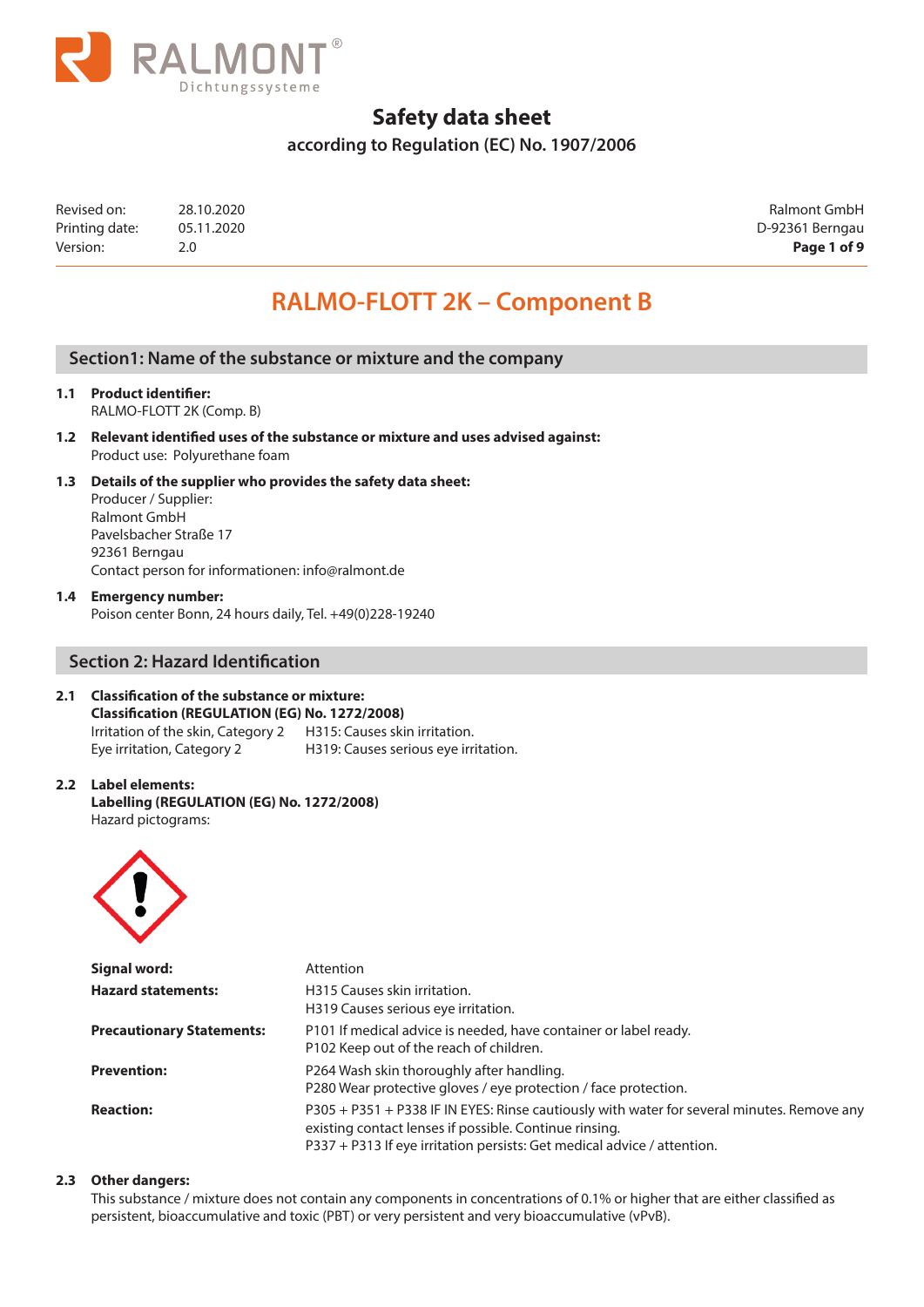

### **according to Regulation (EC) No. 1907/2006**

Revised on: 28.10.2020 Ralmont GmbH Printing date: 05.11.2020 05.11.2020 Version: 2.0 **Page 2 of 9**

### **Section 3: Composition/ information on ingredients**

#### **3.2 Mixtures: Ingredients**

| Chemical name                                                    | CAS-No.<br>EG-No.<br>Registration number                      | Classification                                                                                            | Concentration (%<br>$W/W$ ) |
|------------------------------------------------------------------|---------------------------------------------------------------|-----------------------------------------------------------------------------------------------------------|-----------------------------|
| Reaction products of phosphoryl trichloride<br>and methyloxirane | 1244733-77-4<br>807-935-0<br>01-2119486772-26-<br><b>XXXX</b> | Acute Tox. 4; H302                                                                                        | $>= 25 - < 40$              |
| N,N,N',N'-Tetramethyl-2,2'-<br>oxybis(ethylamine)                | 3033-62-3<br>221-220-5<br>01-2119972935-21-<br><b>XXXX</b>    | Acute Tox. 4; H302<br>Acute Tox. 4; H332<br>Acute Tox. 3; H311<br>Skin Corr. 1B; H314<br>Eye Dam. 1; H318 | $>= 1 - 2.5$                |

### **Section 4: First aid measures**

### **4.1 Description of first aid measures:**

| General information: | Take affected persons out of the danger area.                                                                      |
|----------------------|--------------------------------------------------------------------------------------------------------------------|
|                      | Consult a doctor.                                                                                                  |
|                      | Show this safety data sheet to the doctor in attendance.                                                           |
| After inhalation:    | Move to fresh air.                                                                                                 |
|                      | Consult a doctor after severe exposure.                                                                            |
| After skin contact:  | Take off contaminated clothing and shoes immediately.                                                              |
|                      | Wash with soap and lots of water.                                                                                  |
|                      | If the problems are persistent, consult a doctor.                                                                  |
| After eye contact:   | In case of contact with the eyes, rinse immediately and thoroughly with plenty of water.<br>Remove contact lenses. |
|                      | Keep your eyes wide open when rinsing.                                                                             |
|                      | If eye irritation persists, consult a specialist.                                                                  |
|                      |                                                                                                                    |
|                      | Do not induce vomiting without medical advice.<br>Rinse mouth with water.                                          |
|                      |                                                                                                                    |
|                      | Do not give milk or alcoholic beverages.                                                                           |
|                      | Never give anything orally to an unconscious person.                                                               |
|                      |                                                                                                                    |
|                      | <b>Excessive lacrimation</b>                                                                                       |
|                      | Reddening of the skin                                                                                              |
|                      | Dermatitis                                                                                                         |
|                      | See section 11 for more detailed health information effects and symptoms.                                          |
| Risiks:              | Irritating effects                                                                                                 |
|                      | Causes skin irritation.                                                                                            |
|                      | Causes serious eye irritation.                                                                                     |
|                      | After swallowing:<br>Important acute symptoms and delayed symptoms:<br>Symptoms:                                   |

**4.3 Indication of any immediate medical attention and special treatment needed:** Treatment: Symptomatic treatment.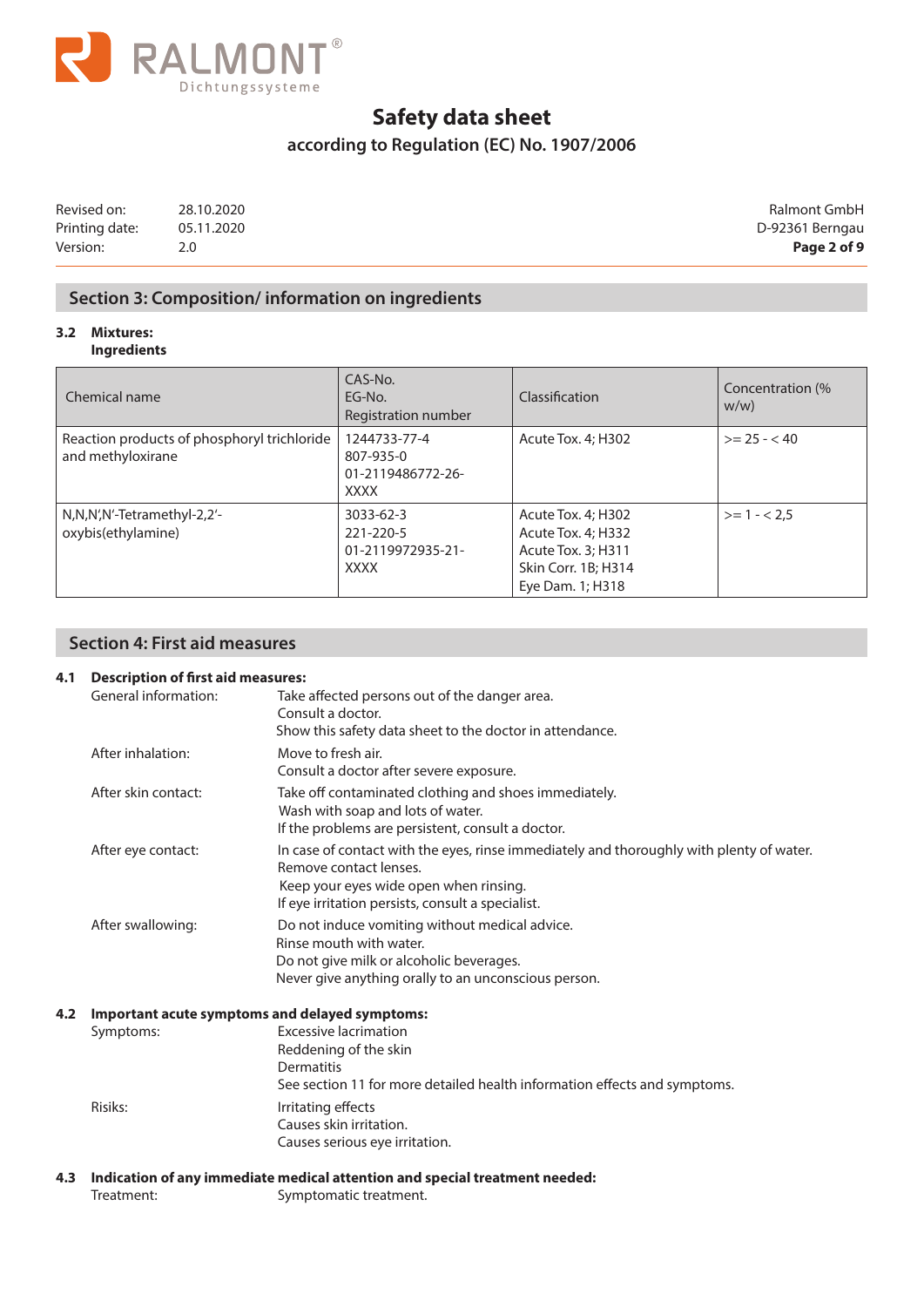

## **according to Regulation (EC) No. 1907/2006**

| Version: | Revised on:<br>Printing date:                      | 28.10.2020<br>05.11.2020<br>2.0                                                       |                                                                                                                                                                                                                                                                                                                                | Ralmont GmbH<br>D-92361 Berngau<br>Page 3 of 9 |
|----------|----------------------------------------------------|---------------------------------------------------------------------------------------|--------------------------------------------------------------------------------------------------------------------------------------------------------------------------------------------------------------------------------------------------------------------------------------------------------------------------------|------------------------------------------------|
|          |                                                    | <b>Section 5: Firefighting measures</b>                                               |                                                                                                                                                                                                                                                                                                                                |                                                |
| 5.1      | <b>Extinguishing media:</b>                        |                                                                                       | Suitable extinguishing media: In the event of fire, to extinguish water / water spray / water jet / carbon dioxide /<br>use sand / foam / alcohol-resistant foam / dry powder.                                                                                                                                                 |                                                |
| 5.2      | Hazardous combustion                               |                                                                                       | Special hazards arising from the substance or mixture:                                                                                                                                                                                                                                                                         |                                                |
|          | products:                                          |                                                                                       | Carbon dioxide (CO2)<br>Carbon monoxide<br>Nitrogen oxides (NOx)<br>Chlorine compounds<br><b>Bromine compounds</b>                                                                                                                                                                                                             |                                                |
|          | 5.3 Advice for firefighting:<br>for fire-fighters: | Special protective equipment                                                          | In the event of fire, wear self-contained breathing apparatus.                                                                                                                                                                                                                                                                 |                                                |
|          | Further information:                               |                                                                                       | Usual measures for chemical fires.                                                                                                                                                                                                                                                                                             |                                                |
|          |                                                    | <b>Section 6: Accidental release measures</b>                                         |                                                                                                                                                                                                                                                                                                                                |                                                |
| 6.1      | Personal precautions:                              |                                                                                       | Personal precautions, protective equipment and emergency procedures:<br>Use personal protective equipment.<br>Deny access to unprotected persons.                                                                                                                                                                              |                                                |
|          | measures:                                          | 6.2 Environmental protection measures:<br>Environmental protection                    | In the event of contamination of waterways or sewers, inform the responsible authorities.<br>No special environmental protection measures required.                                                                                                                                                                            |                                                |
| 6.3      | Methods for cleaning up:                           |                                                                                       | Methods and material for containment and cleaning up:<br>Soak up with inert absorbent material (e.g. sand, silica gel, acid binder, uni<br>versal binder, sawdust).<br>Place disposal in suitable, closed containers.                                                                                                          |                                                |
| 6.4      |                                                    | <b>Reference to other sections:</b><br>Personal protective equipment, see section. 8. |                                                                                                                                                                                                                                                                                                                                |                                                |
|          |                                                    | <b>Section 7: Handling and storage</b>                                                |                                                                                                                                                                                                                                                                                                                                |                                                |
| 7.1      | Advice on safe handling:                           | <b>Precautions for save handling:</b>                                                 | Avoid exceeding the specified occupational exposure limit values (AGW)(see section 8).<br>Do not get in eyes, on skin, or on clothing.<br>Personal protective equipment, see section. 8.<br>Do not eat, drink or smoke in the area of application.<br>The general hygiene measures when handling chemicals are to be observed. |                                                |
|          | Advice on protection                               |                                                                                       |                                                                                                                                                                                                                                                                                                                                |                                                |

| against fire and explosion: | Usual measures for preventive fire protection.                               |
|-----------------------------|------------------------------------------------------------------------------|
| Hygiene measures:           | The usual precautionary measures when handling chemicals are to be observed. |
|                             | Do not eat and drink during work.                                            |
|                             | Do not smoke while working.                                                  |
|                             | Wash hands before breaks and at the end of work.                             |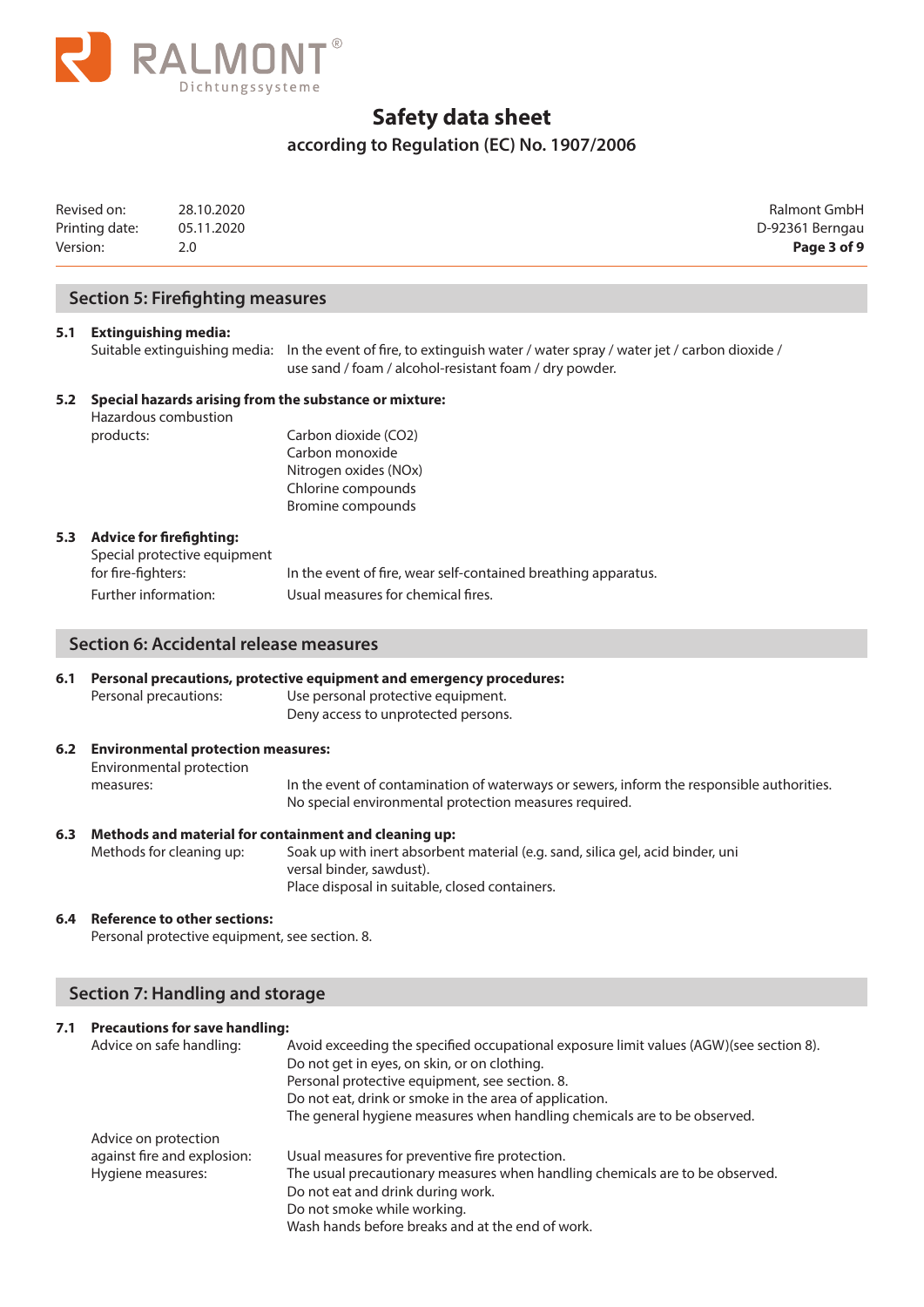

### **according to Regulation (EC) No. 1907/2006**

| Version: | Revised on:<br>Printing date:                     | 28.10.2020<br>05.11.2020<br>2.0                |                                                                                                                                                                                                                                                                             | Ralmont GmbH<br>D-92361 Berngau<br>Page 4 of 9 |
|----------|---------------------------------------------------|------------------------------------------------|-----------------------------------------------------------------------------------------------------------------------------------------------------------------------------------------------------------------------------------------------------------------------------|------------------------------------------------|
| 7.2      | Requirements for storage<br>rooms and containers: |                                                | Conditions for safe storage taking into account incompatibilities:<br>Keep container tightly closed in a dry, well-ventilated place.<br>Close opened containers carefully and store upright to avoid any leakage<br>to prevent. Store in accordance with local regulations. |                                                |
|          | Storage class (TRGS 510):                         |                                                | 10, Flammable liquids                                                                                                                                                                                                                                                       |                                                |
|          | More information about<br>the storage stability:  |                                                | No decomposition if stored and used as directed.                                                                                                                                                                                                                            |                                                |
| 7.3      | <b>Specific end uses:</b>                         |                                                | None                                                                                                                                                                                                                                                                        |                                                |
|          |                                                   |                                                | Section 8: Exposure controls / personal protection                                                                                                                                                                                                                          |                                                |
| 8.1      |                                                   | <b>Parameters to be monitored:</b>             | Does not contain any substances with occupational exposure limit values.                                                                                                                                                                                                    |                                                |
| 8.2      |                                                   | <b>Exposure limit and monitoring exposure:</b> |                                                                                                                                                                                                                                                                             |                                                |

| <b>Personal protection equipment:</b> |                                                                                                                                                                                                                                                                                                                                                                                                                 |
|---------------------------------------|-----------------------------------------------------------------------------------------------------------------------------------------------------------------------------------------------------------------------------------------------------------------------------------------------------------------------------------------------------------------------------------------------------------------|
| Eye protection:                       | Safety glasses with side protection according to EN 166<br>Eye wash bottle with pure water                                                                                                                                                                                                                                                                                                                      |
| Hand protection:                      | When handling chemical products must be chemical-resistant<br>Gloves (EN 374) must be worn.<br>Manufacturer's instructions are to be observed.<br>Suitable for short-term work or as a splash guard: Gloves off<br>Butyl rubber / nitrile rubber (> 0.1 mm)<br>Change and dispose of contaminated gloves immediately.<br>With permanent product contact:<br>Viton gloves (0.4 mm)<br>Penetration time > 30 min. |
| Skin and body protection:             | Protective work clothing (e.g. safety shoes according to EN ISO 20345, long-sleeved work clo-<br>thing, long trousers). A rubber apron and protective boots (EN 14605) are also recommended<br>for mixing and stirring work.                                                                                                                                                                                    |
| Respiratory protection:               | No special measures required.                                                                                                                                                                                                                                                                                                                                                                                   |

General information: In the event of water pollution or the sewage system, inform the responsible authorities. No special environmental protection measures required.

### **Section 9: Physical and chemical properties**

#### **9.1 Information on basic physical and chemical properties:**

| Appearance:                    | liquid               |
|--------------------------------|----------------------|
| Color:                         | yellow-orange        |
| Odor:                          | No data available    |
| Odor threshold:                | No data available    |
| pH value:                      | Not applicable       |
| Melting / melting range /      |                      |
| Freezing point:                | No data available    |
| Boiling point / boiling range: | No data available    |
| Flash point:                   | $>$ 200 $^{\circ}$ C |
| Evaporation rate               |                      |
| ability:                       | No data available    |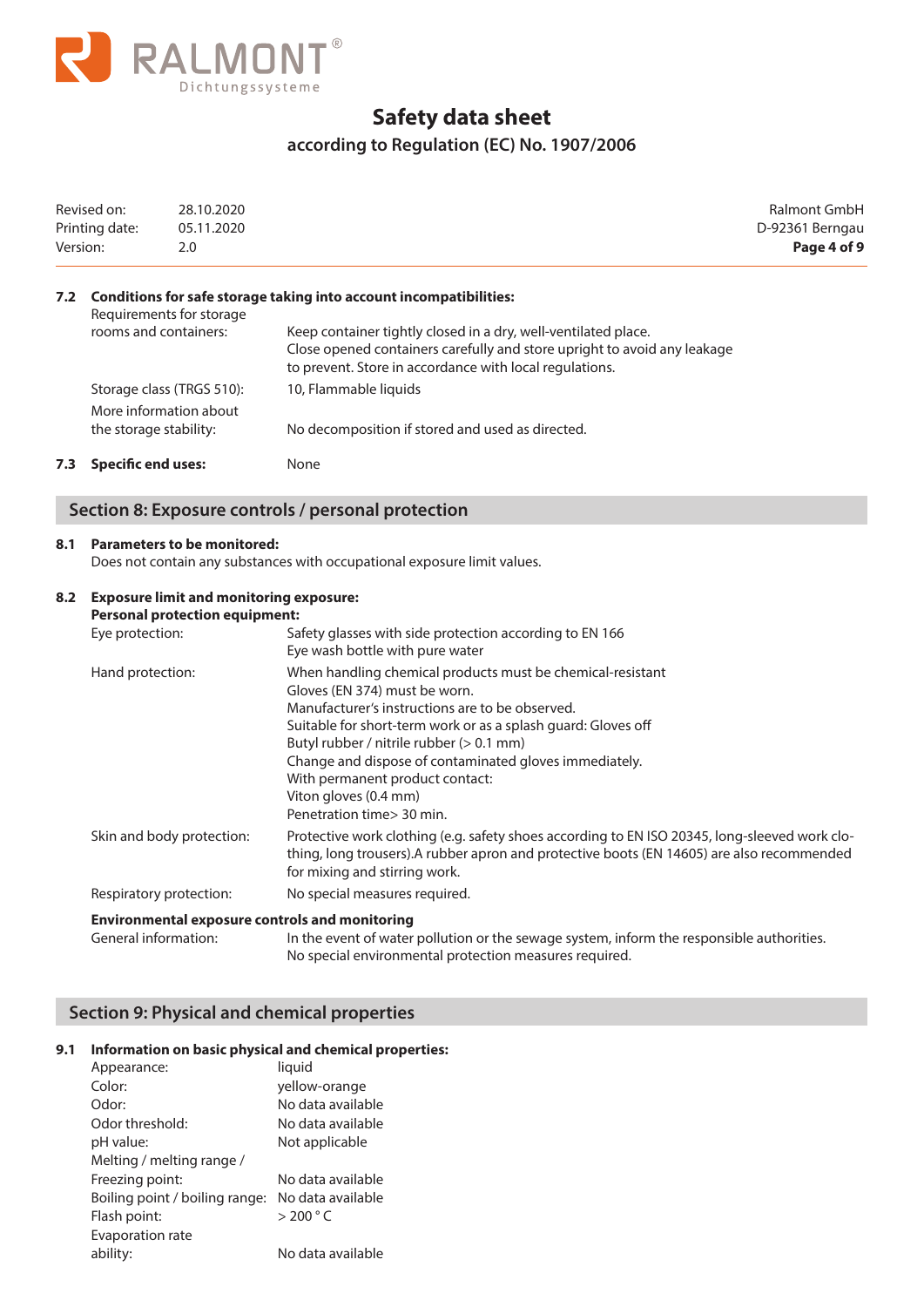

### **according to Regulation (EC) No. 1907/2006**

| Revised on:<br>Printing date:<br>Version: | 28.10.2020<br>05.11.2020<br>2.0              |                                 | Ralmont GmbH<br>D-92361 Berngau<br>Page 5 of 9 |
|-------------------------------------------|----------------------------------------------|---------------------------------|------------------------------------------------|
|                                           | Flammability (solid, gas                     |                                 |                                                |
| shaped):                                  |                                              | No data available               |                                                |
|                                           | Upper explosion limit /                      |                                 |                                                |
| <b>Upper flammability</b>                 |                                              |                                 |                                                |
| limit:                                    |                                              | No data available               |                                                |
|                                           | Lower explosion limit /                      |                                 |                                                |
| Lower flammability                        |                                              |                                 |                                                |
| limit:                                    |                                              | No data available               |                                                |
| Vapor pressure:                           |                                              | $0.01$ hPa                      |                                                |
| Relative vapor density:                   |                                              | No data available               |                                                |
| Density:                                  |                                              | 1.194 g / cm3 (25 $^{\circ}$ C) |                                                |
| Solubility(ies):                          |                                              |                                 |                                                |
|                                           | Water solubility:                            | No data available               |                                                |
|                                           | Solubility in others                         |                                 |                                                |
| Solvents:                                 |                                              | No data available               |                                                |
|                                           | Partition coefficient: n-                    |                                 |                                                |
| Octanol / water:                          |                                              | No data available               |                                                |
| Auto-ignition                             |                                              |                                 |                                                |
| temperature:                              |                                              | No data available               |                                                |
|                                           | Decomposition temperature: No data available |                                 |                                                |
| Viscosity:                                |                                              |                                 |                                                |
|                                           | Viscosity, dynamic:                          | 460 mPa.s (25 °C)               |                                                |
|                                           | Viscosity, kinematic:                        | No data available               |                                                |
|                                           | Explosive properties:                        | No data available               |                                                |
|                                           | Oxidising properties:                        | No data available               |                                                |

### **9.2 Additional information:**

No data available

### **Section 10: Stability and reactivity**

### **10.1 Reactivity:**

No dangerous reactions known under normal conditions.

#### **10.2 Chemical stability:**

The product is chemically stable.

#### **10.3 Possibility of hazardous reactions:**

Hazardous reactions: No hazards to be particularly mentioned.

### **10.4 Conditions to avoid:**

Conditions to avoid: No data available

#### **10.5 Incompatible materials:**

Substances to avoid: No data available

### **10.6 Hazardous decomposition products:**

No decomposition if stored and applied as directed.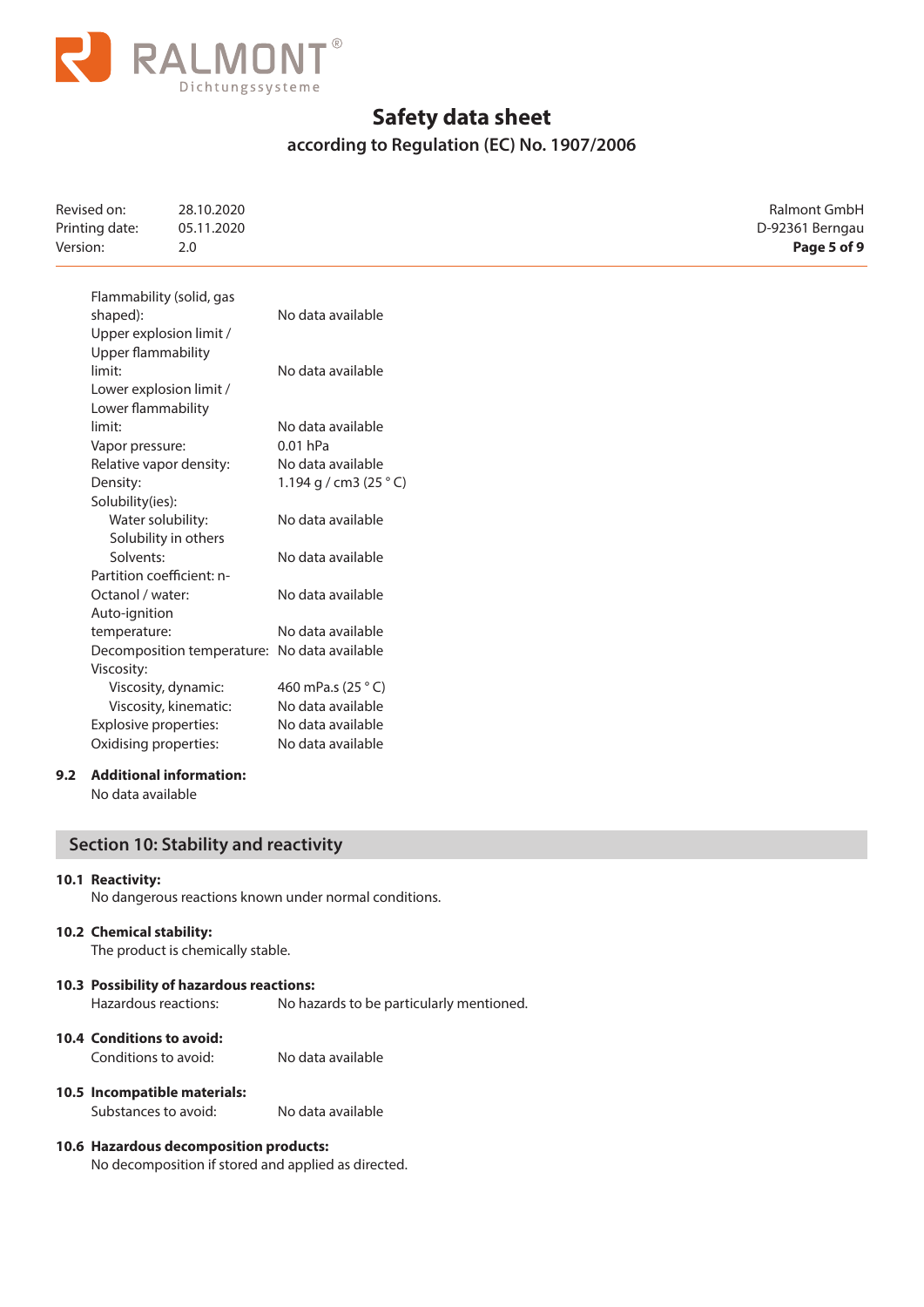

### **according to Regulation (EC) No. 1907/2006**

Revised on: 28.10.2020 Ralmont GmbH Printing date: 05.11.2020 05.11.2020 Version: 2.0 **Page 6 of 9**

### **Section 11: Toxicological information**

| 11.1 Information on toxicological effects:                                                                 |                                                                                                                                                                                |  |  |  |  |
|------------------------------------------------------------------------------------------------------------|--------------------------------------------------------------------------------------------------------------------------------------------------------------------------------|--|--|--|--|
| <b>Acute toxicity:</b><br>Not classified based on the information available.                               |                                                                                                                                                                                |  |  |  |  |
| Ingredients:                                                                                               |                                                                                                                                                                                |  |  |  |  |
| Acute oral toxicity:<br>Acute inhalation toxicity:                                                         | Reaction products of phosphoryl trichloride and methyloxirane:<br>LD50 Oral (rat):> 630 mg / kg<br>LC50 (rat):> 7 mg / l<br>Exposure time: 4 h<br>Test atmosphere: dust / mist |  |  |  |  |
| Acute dermal toxicity:                                                                                     | LD50 dermal (rabbit): > 5,000 mg / kg                                                                                                                                          |  |  |  |  |
| N, N, N', N'-tetramethyl-2,2'-oxybis (ethylamine):<br>Acute oral toxicity:<br>Acute inhalation toxicity:   | LD50 Oral (rat): 609 mg / kg<br>LC50 (rat): 3.3 mg / l<br>Exposure time: 4 h                                                                                                   |  |  |  |  |
|                                                                                                            | Test atmosphere: dust / mist                                                                                                                                                   |  |  |  |  |
| Acute dermal toxicity:                                                                                     | LD50 dermal (rabbit): 750 mg / kg                                                                                                                                              |  |  |  |  |
| Irritation and etch effects on the skin<br>Causes skin irriation                                           |                                                                                                                                                                                |  |  |  |  |
| <b>Heavy eye irritation</b><br>Causes serious eye irritation                                               |                                                                                                                                                                                |  |  |  |  |
| Sensitization of the respiratory system and skin                                                           |                                                                                                                                                                                |  |  |  |  |
| Sensitization through skin contact<br>Not classified based on the information available.                   |                                                                                                                                                                                |  |  |  |  |
|                                                                                                            | <b>Sensitization through respiration</b><br>Not classified based on the information available.                                                                                 |  |  |  |  |
| <b>Germ cell mutagenicity</b><br>Not classified based on the information available.                        |                                                                                                                                                                                |  |  |  |  |
|                                                                                                            | <b>Carcinogenicity</b><br>Not classified based on the information available.                                                                                                   |  |  |  |  |
| <b>Reproduction toxicity:</b>                                                                              | Not classified based on the information available.                                                                                                                             |  |  |  |  |
|                                                                                                            | Specific target organ toxicity at single exposure<br>Not classified based on the information available.                                                                        |  |  |  |  |
| Specific target organ toxicity at multiple exposures<br>Not classified based on the information available. |                                                                                                                                                                                |  |  |  |  |
| <b>Aspiration toxicity</b><br>Not classified based on the information available.                           |                                                                                                                                                                                |  |  |  |  |
| <b>Section 12: Ecological information</b>                                                                  |                                                                                                                                                                                |  |  |  |  |

### **12.1 Toxicity:**

No data available

- **12.2 Persistence and degradability:**  No data available
- **12.3 Bio accumulative potential** No data available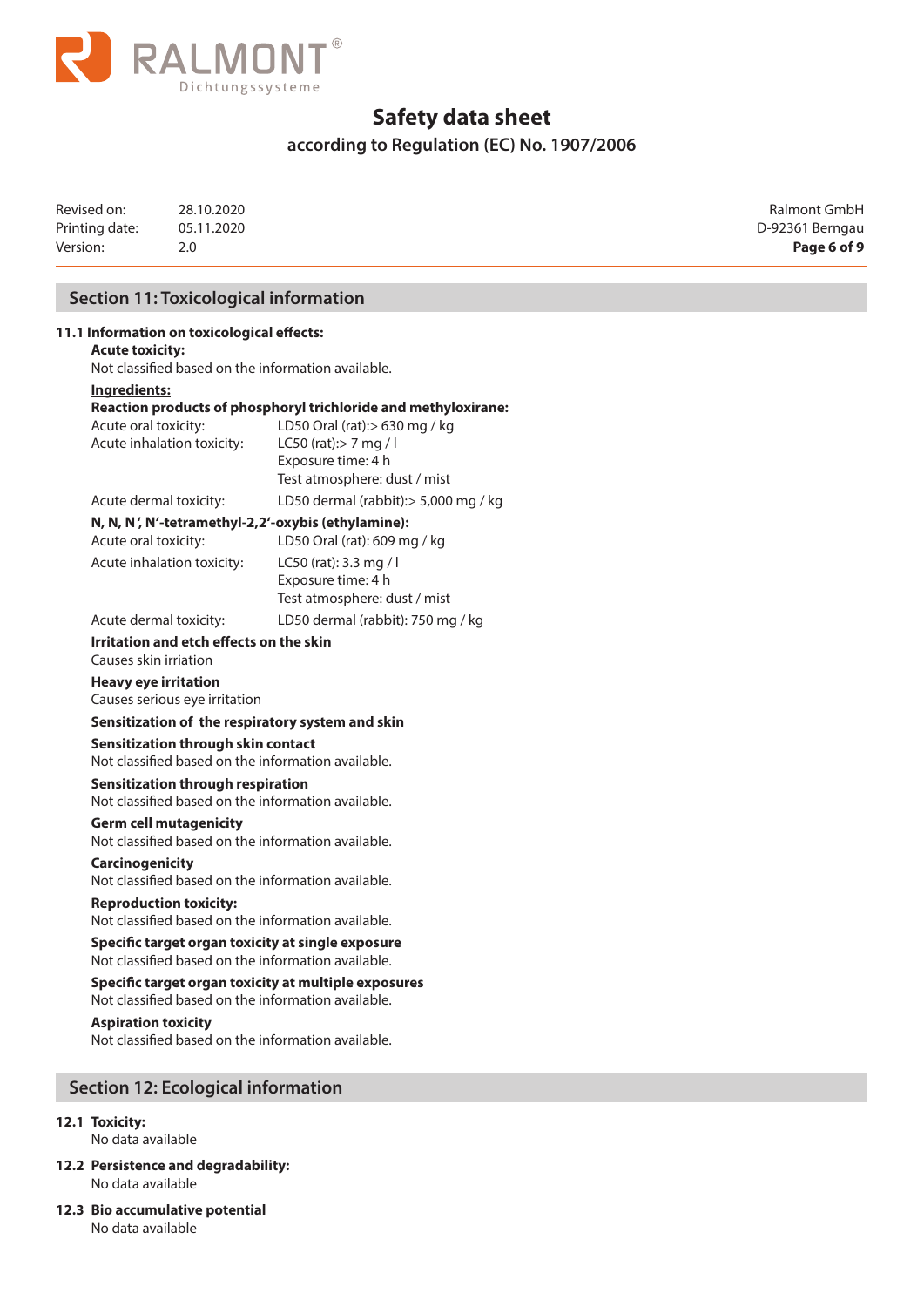

### **according to Regulation (EC) No. 1907/2006**

| Revised on:    | 28.10.2020 | Ralmont GmbH    |
|----------------|------------|-----------------|
| Printing date: | 05.11.2020 | D-92361 Berngau |
| Version:       | 2.0        | Page 7 of 9     |

#### **12.4 Mobility in soil:**

No data available

### **12.5 Results of PBT- and vPvB-assessment:**

**Product:**

Assessment: This substance / mixture does not contain any components in concentrations of 0.1% or higher that are either classified as persistent, bioaccumulative and toxic (PBT) or very persistent and very bioaccumulative (vPvB).

#### **12.6 Other harmful effects:**

**Product:** Additional ecological

information: No data is available for this product

### **Section 13: Disposal considerations**

#### **13.1 Waste treatment methods:**

Product: The generation of waste should be avoided or minimized wherever possible. Empty containers and liners may contain product residue. Waste and containers must be disposed of in a safe manner. Dispose of surpluses and products not suitable for recycling via a recognized waste disposal company.

This product and its solutions and by-products must be disposed of at all times in compliance with environmental protection requirements and waste disposal laws, as well as the requirements of local authorities.

Avoid dispersal of spilled material, runoff, and contact with soil, waterways, drains and sewers.

### **Section 14: Transport information**

#### **14.1 UN number:**

Not classified as dangerous goods

**14.2 UN proper shipping name:**

Not classified as dangerous goods

### **14.3 Transport hazard classes:**

Not classified as dangerous goods

#### **14.4 Packing group:**

Not classified as dangerous goods

### **14.5 Environmental hazards:**

Not classified as dangerous goods

#### **14.6 Special precautions for users:** Not applicable

**14.7 Transport in bulk according to Annex II of MARPOL73 / 78 and the IBC Code** Does not apply to product as shipped.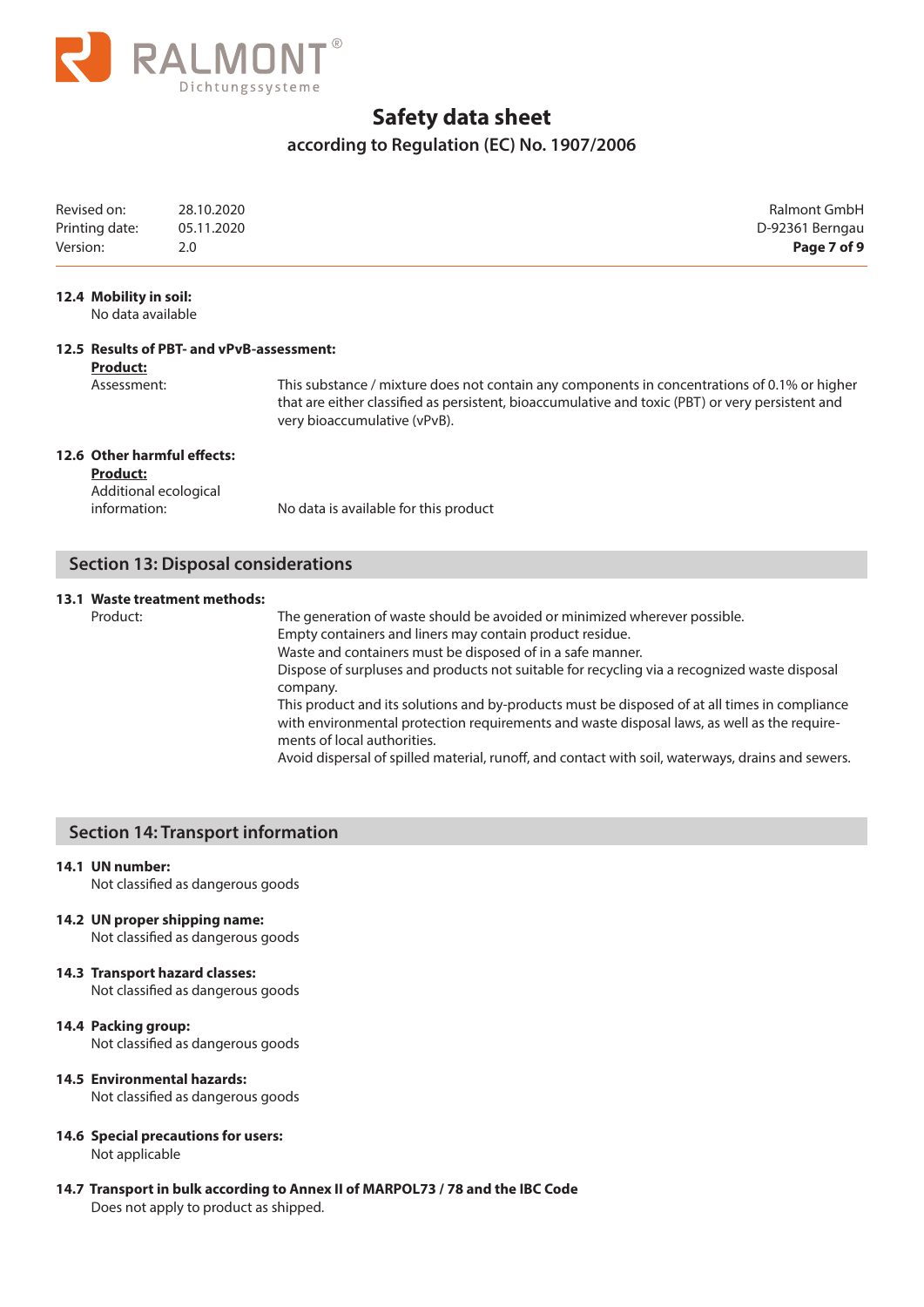

### **according to Regulation (EC) No. 1907/2006**

| Revised on:    | 28.10.2020 | Ralmont GmbH    |
|----------------|------------|-----------------|
| Printing date: | 05.11.2020 | D-92361 Berngau |
| Version:       |            | Page 8 of 9     |

D-92361 Berngau

### **Section 15: Regulatory information**

### **15.1 Safety, health and enviromental regulations/legislation specific for the substance or mixture:**

REACH - Restrictions on Manufacturing, Inverting sweeping and the use of certain dangerous cher substances, preparations and products

International Chemical Weapons Convention (CWC) Lists of toxic chemicals and raw materials: Not applicable

REACH - List of those eligible for authorization-Substances of very high concern (Article 59): None of the components are listed (=> 0.1%).

REACH - List of substances subject to authorization (Annex XIV): Not applicable

Regulation (EC) No. 1005/2009 on substances leading to depletion of the ozone layer: Not applicable

Regulation (EU) 2019/1021 on persistent organic pollutants (new version): Not applicable

Regulation (EC) No. 649/2012 of the European Parliament and of the Council on the export and import of dangerous chemicals: Not applicable

 Seveso III: Directive 2012/18 / EU of the European Parliament and Council on the Mastery of Major Accident Hazards with Hazardous Substances: Not applicable

(Annex XVII): The restriction conditions for the following entries should be taken into account: Number in the list 3

REACH information: The substances contained in our products are

- registered and / or by our suppliers
- registered by us and / or
- exempted from the REACH regulation and / or
- are subject to the REACH regulation, but are of the
- Exempt from registration.

Water hazard class: WGK 1 slightly hazardous to water Classification according to AwSV, Annex 1 (5.2) Volatile organic compounds: Ordinance on the incentive tax on volatile organic compounds (VOCV) without a VOC tax Directive 2010/75 / EU of the European Parliament and of the Council of 24 November 2010 on industrial emissions (integrate pollution prevention and control) Volatile organic compounds (VOC) content: <0.01%

### **Other regulations:**

Follow employment restrictions according to the law on the protection of mothers at work, in training and in studies (Mutterschutzgesetz - MuSchG).

The product is not subject to the Chemicals Prohibition Ordinance.

#### **15.2 Chemical safety assessment:**

No chemical safety assessment was carried out for this mixture.